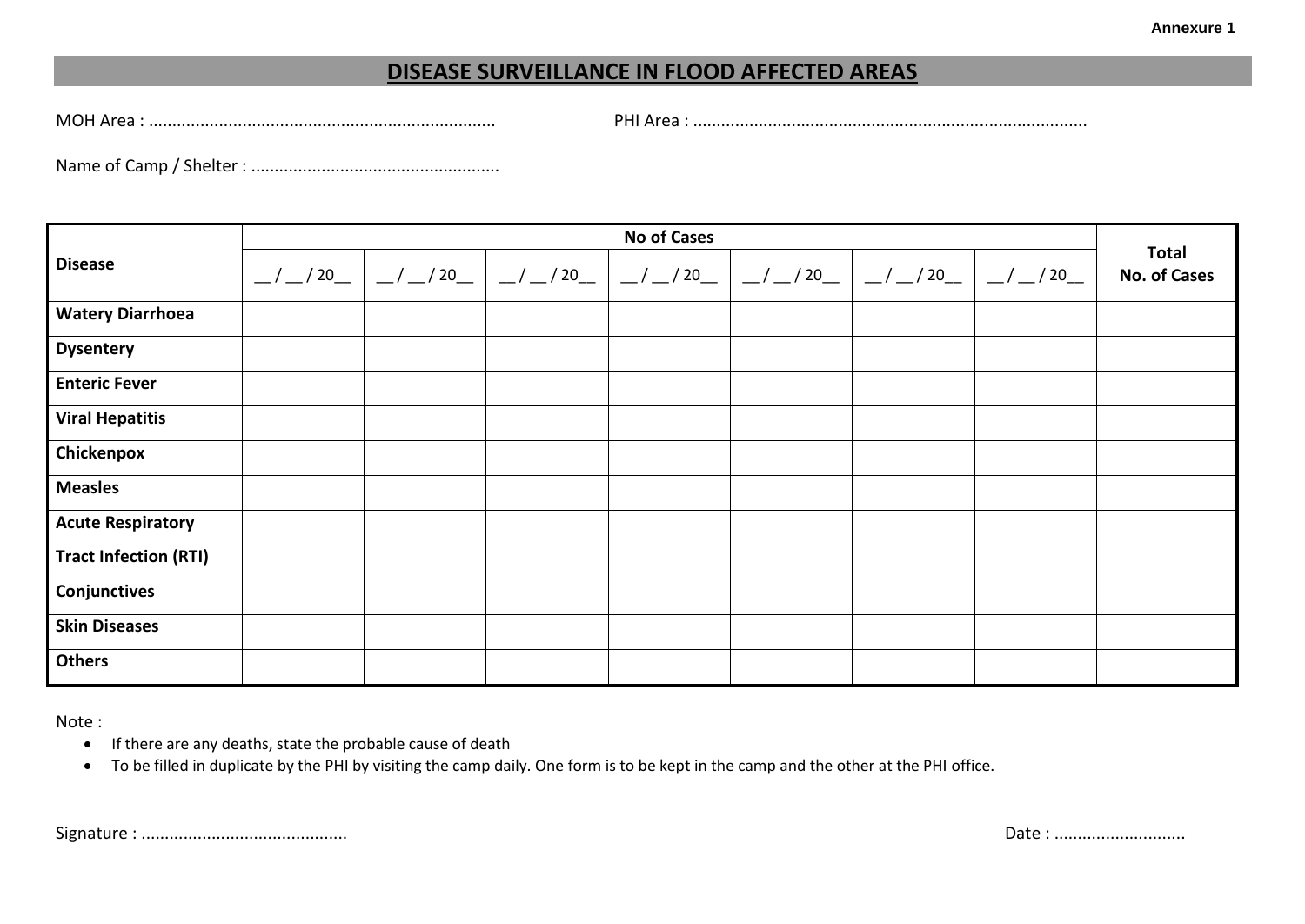## **DISEASE SURVEILLANCE IN FLOOD AFFECTED AREAS**

MOH Area : .......................................................................... Date : / /

**Conjunctives** Enteric Fever **Enteric Fever Chickenpox Dysentery Watery Diarrhoea Measles Viral Hepatitis Skin Diseases Others ARTI Temporary Shelter Name**

Note :

- If there are any deaths, state the probable cause of death
- To be filled in duplicate by MOH. One form to be sent to RE daily and the other to be kept with him / her.

Signature : ............................................ Date : ............................

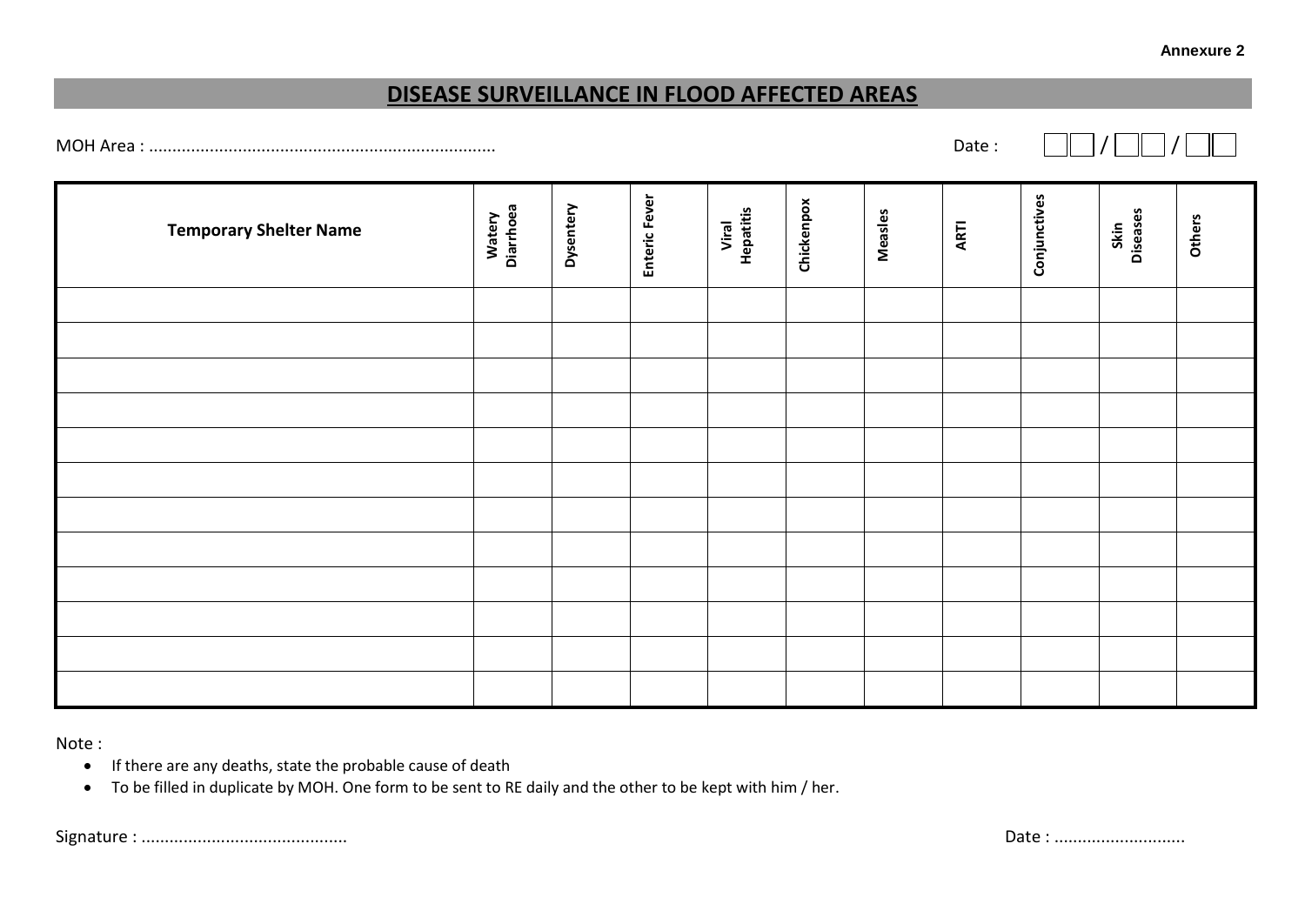## **DISEASE SURVEILLANCE IN FLOOD AFFECTED AREAS**

District : .......................................................................... Date : / /

Enteric Fever **Conjunctives Enteric Fever Chickenpox Dysentery Watery Diarrhoea Measles Viral Hepatitis Skin Diseases Others ARTI MOH Area**

Note :

- If there are any deaths, state the probable cause of death
- To be filled in duplicate by RE. One form to be sent to the Epidemiology Unit daily and the other to be kept with him / her.

Signature : ............................................ Date : ............................